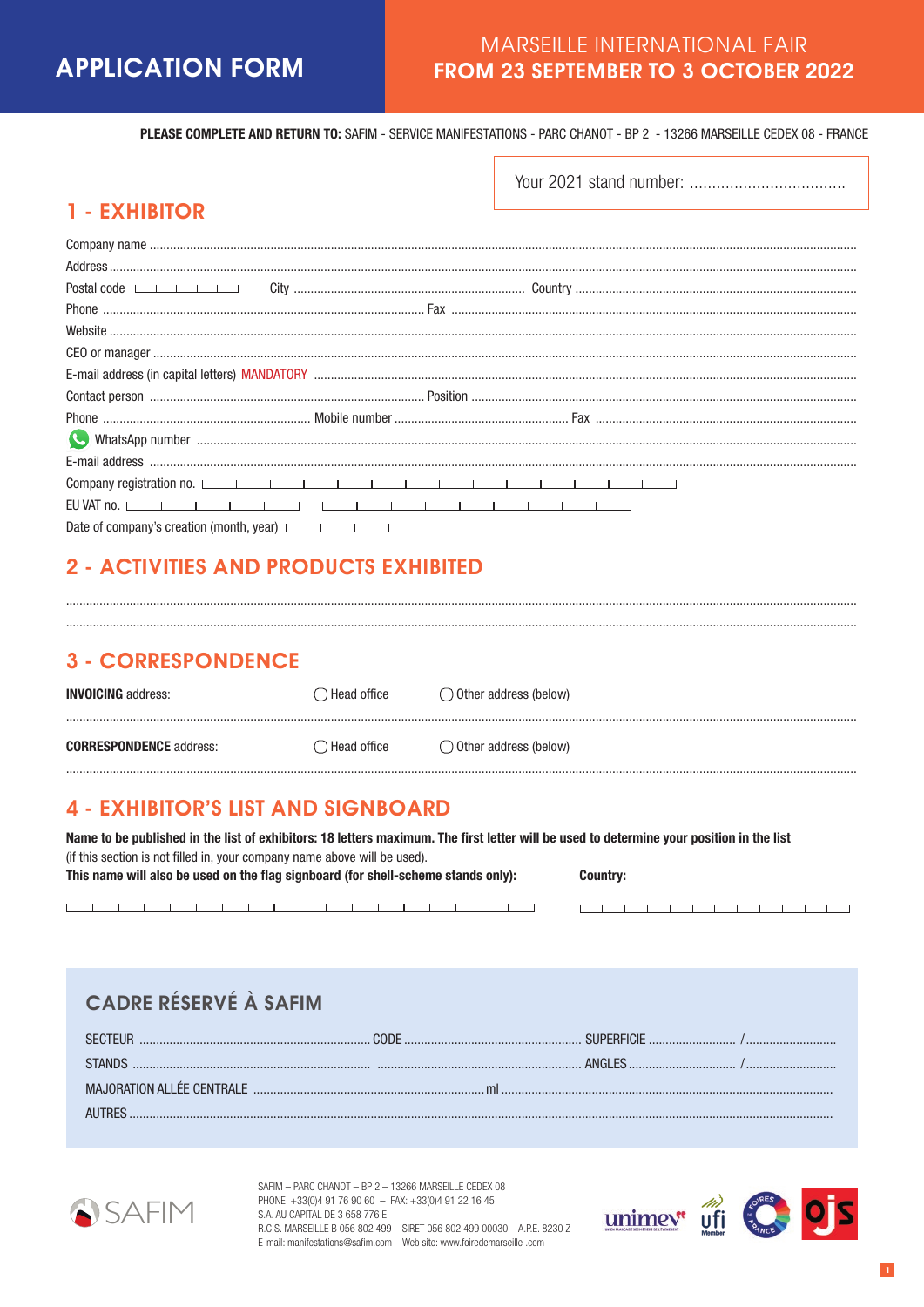**Contract** 

# 5 - REGISTRATION FEE

|                                                                                                                                       |                                                                                                                                                                                                                                                                                                                                                                                           |                                                        |  | €460 (excl. VAT)     |
|---------------------------------------------------------------------------------------------------------------------------------------|-------------------------------------------------------------------------------------------------------------------------------------------------------------------------------------------------------------------------------------------------------------------------------------------------------------------------------------------------------------------------------------------|--------------------------------------------------------|--|----------------------|
| • Fair flyers (on request) • Invitations to late openings                                                                             | 5-1-1 This fee includes: • Administrative fees • Referencing on the website<br>• Exhibitor badges and invitations (quantity depends on surface area)                                                                                                                                                                                                                                      |                                                        |  |                      |
| your activity and products.                                                                                                           | Extend your visibility online 1 month before and 2 months after the fair and increase opportunities to promote                                                                                                                                                                                                                                                                            |                                                        |  | $\in$ 50 (excl. VAT) |
| <b>5-2 Insurances</b>                                                                                                                 |                                                                                                                                                                                                                                                                                                                                                                                           |                                                        |  |                      |
| (2) For this purpose:<br>$\Box$ I will be taking out my own insurance<br>(1) Please tick after reading. (2) Please select one option. | (1) $\Box$ I am aware that I am required to take out "Third-party Liability" insurance (Operation and After Delivery), "Exhibitor/<br>Vendor" insurance and any other insurance deemed useful for the duration of the event.<br>$\Box$ I would like an insurance provider approved by SAFIM to contact me                                                                                 |                                                        |  |                      |
| <b>6 - YOUR STAND</b>                                                                                                                 |                                                                                                                                                                                                                                                                                                                                                                                           |                                                        |  |                      |
| 6-1 Indoor stands                                                                                                                     |                                                                                                                                                                                                                                                                                                                                                                                           |                                                        |  |                      |
| • Space Only Stand                                                                                                                    |                                                                                                                                                                                                                                                                                                                                                                                           |                                                        |  |                      |
|                                                                                                                                       | <b>INDOOR STANDS - EXHIBITIONS HALLS</b>                                                                                                                                                                                                                                                                                                                                                  | <b>PRICE PER SQM</b><br><b>SPACE-ONLY STANDS*</b>      |  |                      |
| <b>FASHION AND</b>                                                                                                                    | <b>Fashion - Accessories</b>                                                                                                                                                                                                                                                                                                                                                              |                                                        |  |                      |
| <b>BEAUTY</b>                                                                                                                         | Beauty - Well-being - Health                                                                                                                                                                                                                                                                                                                                                              |                                                        |  |                      |
| <b>HOME</b>                                                                                                                           | Construction - Renovation - Green energies -<br>Kitchens and Bathrooms - Home Decoration -<br>Music Multimedia - Home Appliances                                                                                                                                                                                                                                                          | $\epsilon$ 202 (excl. VAT) / sqm                       |  |                      |
|                                                                                                                                       | Household tips and gadgets                                                                                                                                                                                                                                                                                                                                                                |                                                        |  |                      |
|                                                                                                                                       | *Stand fixtures are optional: please read Section 6-1-1 below                                                                                                                                                                                                                                                                                                                             |                                                        |  |                      |
|                                                                                                                                       | • Shell Scheme Stand, International Sector                                                                                                                                                                                                                                                                                                                                                |                                                        |  |                      |
|                                                                                                                                       | <b>SPACE-ONLY STANDS</b> a surface with carpet on the floor (colors selected by Fair management)                                                                                                                                                                                                                                                                                          |                                                        |  |                      |
|                                                                                                                                       | <b>INDOOR STANDS - EXHIBITIONS HALLS</b>                                                                                                                                                                                                                                                                                                                                                  | <b>PRICE PER SQM WITH</b><br><b>SHELL SCHEME STAND</b> |  |                      |
|                                                                                                                                       | International hand-crafted goods                                                                                                                                                                                                                                                                                                                                                          |                                                        |  |                      |
| <b>INTERNATIONAL</b>                                                                                                                  | $\bigcirc$ International pavilions                                                                                                                                                                                                                                                                                                                                                        | $\epsilon$ 202 (excl. VAT) / sqm                       |  |                      |
|                                                                                                                                       | SHELL SCHEME (INTERNATIONAL HAND-CRAFTED GOODS area only) include: carpet (colors selected<br>by Fair management), partition walls, stiffener, company name banner, Led light bar (per 9 sqm module)                                                                                                                                                                                      |                                                        |  |                      |
|                                                                                                                                       |                                                                                                                                                                                                                                                                                                                                                                                           |                                                        |  |                      |
| 6-1-1 Stand Fixtures                                                                                                                  |                                                                                                                                                                                                                                                                                                                                                                                           |                                                        |  |                      |
|                                                                                                                                       | FURNISHED STANDS include: partition walls, stiffener, company name banner, Led light bar (per 9 sqm module).<br>The cost of furnish will be added to the cost of the SPACE-ONLY stand.<br>The number of sqm for a FURNISHED STAND must be equal to the number of sqm for the SPACE-ONLY STAND.<br><b>MADE-TO-MEASURE STANDS:</b> please contact us to obtain a quote: exposants@safim.com |                                                        |  |                      |
|                                                                                                                                       |                                                                                                                                                                                                                                                                                                                                                                                           |                                                        |  |                      |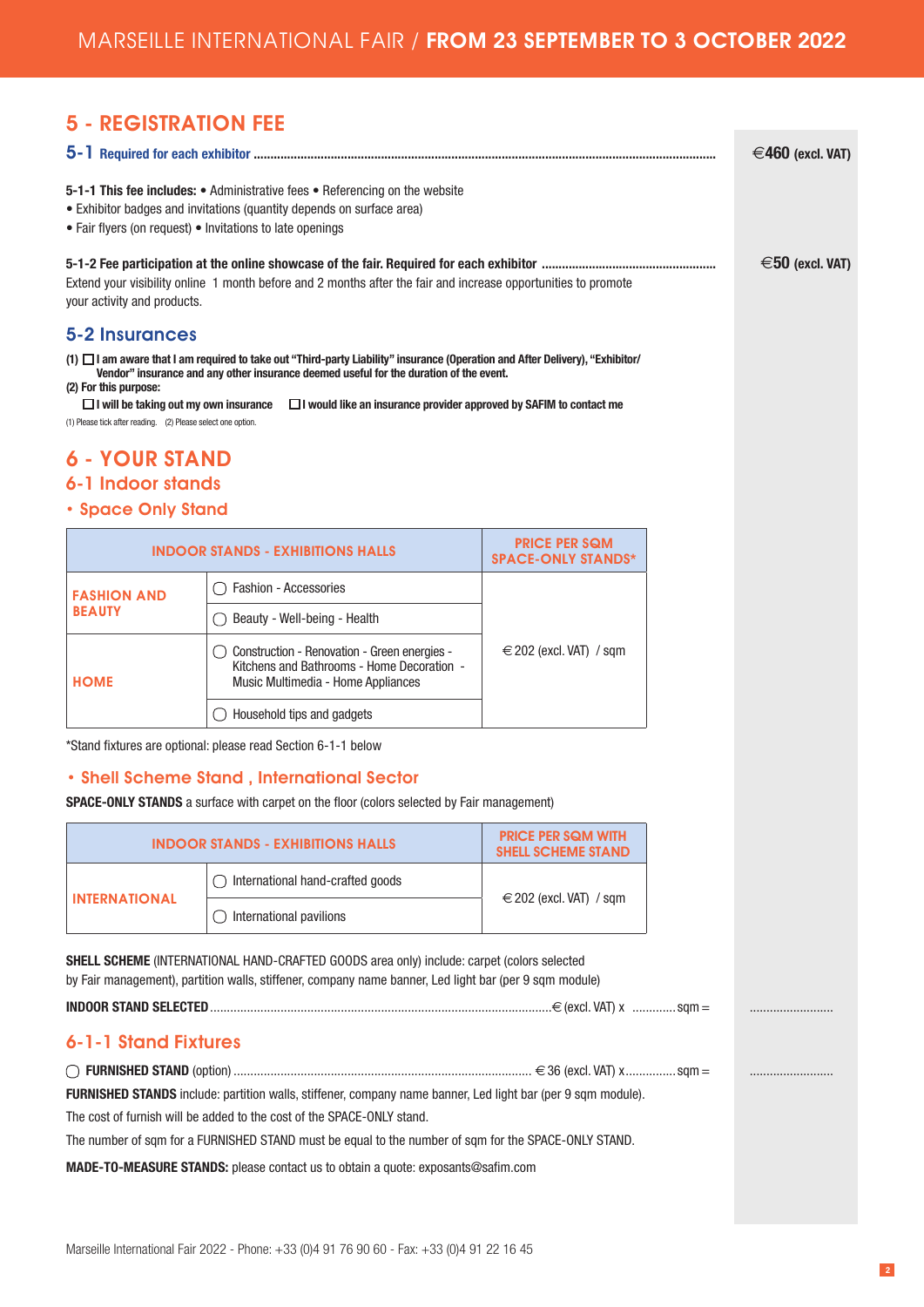### 6-2 Outdoor stands

|                                                                                                                                                                                                                                                                                                                                                                                           | <b>OUTDOOR STANDS</b><br><b>ESPLANADES AND AISLES</b> | <b>PRICE PER SQM</b><br><b>SPACE-ONLY</b><br><b>STAND</b> | <b>PRICE PER SQM</b><br><b>SHELL-SCHEME</b><br><b>STAND</b> |                   |
|-------------------------------------------------------------------------------------------------------------------------------------------------------------------------------------------------------------------------------------------------------------------------------------------------------------------------------------------------------------------------------------------|-------------------------------------------------------|-----------------------------------------------------------|-------------------------------------------------------------|-------------------|
| <b>OPEN AIR</b>                                                                                                                                                                                                                                                                                                                                                                           | Sports and Leisure - Garden<br><b>Swimming Pools</b>  |                                                           | $\epsilon$ 194 (excl. VAT) / sqm                            |                   |
| <b>HOME</b>                                                                                                                                                                                                                                                                                                                                                                               | Sustainable Development<br><b>Green Construction</b>  | $\in$ 80 (excl. VAT) / sqm                                |                                                             |                   |
| <b>INSTITUTIONS</b><br><b>AND SERVICES</b>                                                                                                                                                                                                                                                                                                                                                | Services - Organisations -<br>Institutions            |                                                           |                                                             |                   |
|                                                                                                                                                                                                                                                                                                                                                                                           | <b>OUTDOOR STANDS</b><br><b>LEAN TO HALL 3 AND 5</b>  | <b>PRICE PER SQMWITH CARPETED FLOOR</b>                   |                                                             |                   |
| <b>OPEN AIR</b>                                                                                                                                                                                                                                                                                                                                                                           | Swimming Pool Accessories                             | $\epsilon \in 80$ (excl. VAT) / sqm                       |                                                             |                   |
| <b>HOME</b>                                                                                                                                                                                                                                                                                                                                                                               | Sustainable Development<br><b>Green Construction</b>  |                                                           |                                                             |                   |
| <b>SPACE-ONLY STAND include:</b> space marked out on the floor<br>SHELL-SCHEME STAND include: subfloor, carpet (colors selected by Fair management), one-sided rear wall<br>and lighting. Dimensions: 3x3, 4x4 or 5x5m (please contact us for other dimensions).<br>MADE-TO-MEASURE STAND: please contact us to obtain a quote: exposants@safim.com                                       |                                                       |                                                           |                                                             |                   |
|                                                                                                                                                                                                                                                                                                                                                                                           |                                                       |                                                           |                                                             |                   |
| 6-3 Waste removal fee                                                                                                                                                                                                                                                                                                                                                                     |                                                       |                                                           |                                                             |                   |
| 6-3-1 Installation and using:                                                                                                                                                                                                                                                                                                                                                             |                                                       |                                                           |                                                             |                   |
| (organisation waste, except waste of the exhibitors stands)<br><b>CAUTION</b> : This contribution doesn't include the waste left by the exhibitor on their stand.                                                                                                                                                                                                                         |                                                       |                                                           |                                                             |                   |
| 6-3-2 State of disassembly:<br>Any waste left by the exhibitor will be invoiced on receipt, according to the price list (see Exhibitor's Guide).                                                                                                                                                                                                                                          |                                                       |                                                           |                                                             |                   |
| 6.4 Electricity 2200 watts/10 amps<br>Mandatory for each exhibitor manual manual manual manual manual manual manual manual manual manual manual<br>Higher power ratings may be ordered on our platform www.foiredemarseille.com / espace exposant<br>Our exhibitor services department will send your username and password.<br>Please contact us with any questions: exposants@safim.com |                                                       |                                                           |                                                             | € 312 (excl. VAT) |
| 6-5 Corners and central aisle                                                                                                                                                                                                                                                                                                                                                             |                                                       |                                                           |                                                             |                   |
| в<br>С<br>Α<br>D<br>В                                                                                                                                                                                                                                                                                                                                                                     | 0 corner (type A)<br>Ε                                |                                                           |                                                             |                   |
| Stand along the central aisle:                                                                                                                                                                                                                                                                                                                                                            |                                                       |                                                           |                                                             |                   |
|                                                                                                                                                                                                                                                                                                                                                                                           |                                                       |                                                           |                                                             |                   |
|                                                                                                                                                                                                                                                                                                                                                                                           |                                                       |                                                           |                                                             |                   |

Total (1) Your stand and registration fee €**….… (excl.VAT)**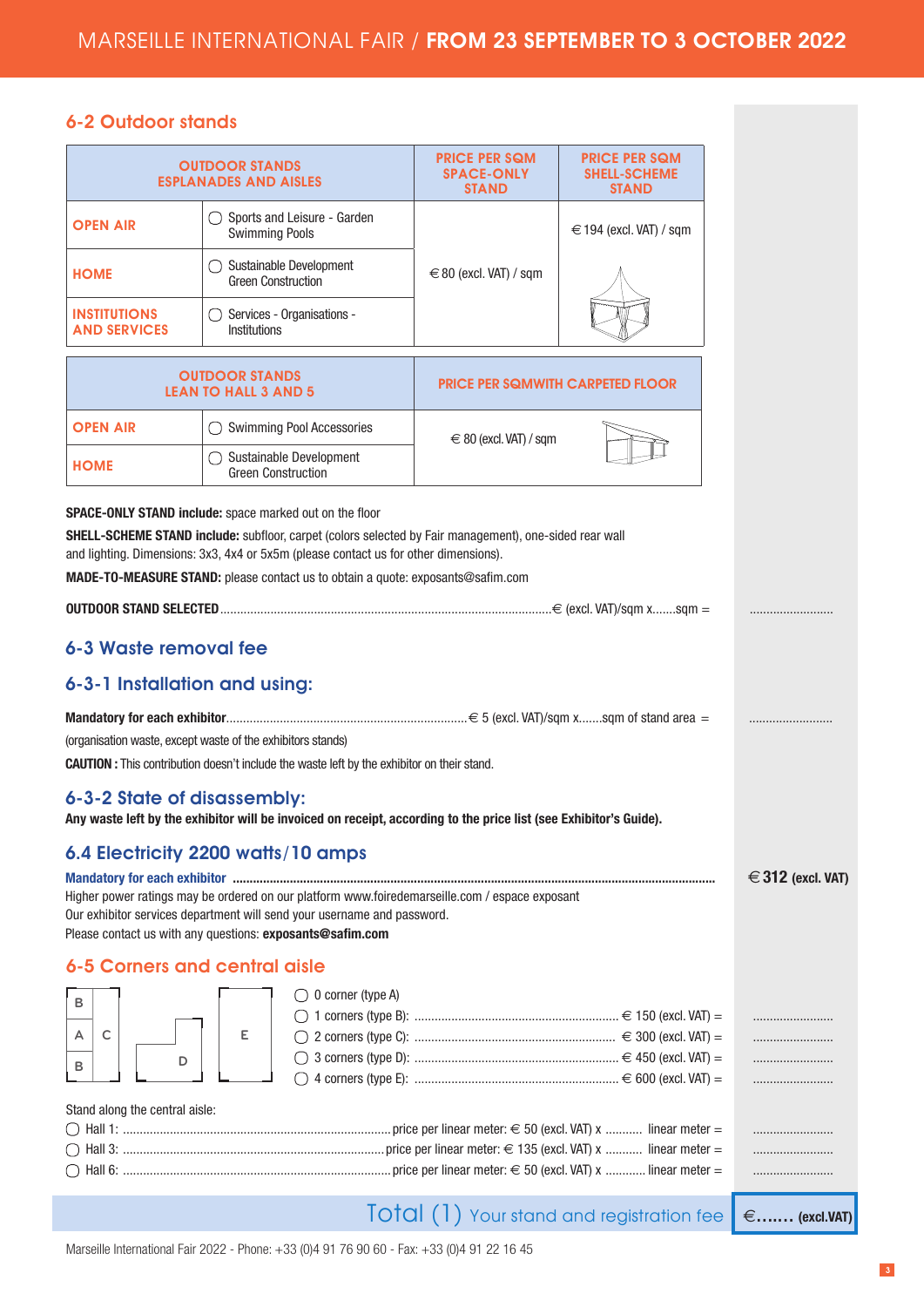| <b>CAUTION</b>                                                                                                                        |  |
|---------------------------------------------------------------------------------------------------------------------------------------|--|
| <b>7 - TECHNICAL SERVICES</b>                                                                                                         |  |
| All the technical services (closed storage, personalized carpet, cleaning, slings) must be ordered on www.foiredemarseille.com        |  |
| To order your services, our exhibitor services department will send you a username and password as soon<br>as your stand is approved. |  |
| Order deadline: August 30, 2022 / 30% increase on August 31<br>Please CONTACT US with any questions: exposants@safim.com              |  |
|                                                                                                                                       |  |
| <b>8 - BADGES AND ADDITIONAL INVITATIONS</b>                                                                                          |  |
| <b>8-1 Exhibitor badges</b>                                                                                                           |  |
|                                                                                                                                       |  |
| <b>8-2 Invitations</b>                                                                                                                |  |
|                                                                                                                                       |  |
|                                                                                                                                       |  |
|                                                                                                                                       |  |
| Additional ONLINE invitations (51 invitations or more)  €2,27 (excl. VAT) xquantity required =                                        |  |
| $\overline{1}$ O $\overline{1}$ Q $\overline{1}$ (2) Badges and additional invitations $\epsilon$ (excl.VAT)                          |  |
|                                                                                                                                       |  |
| 9 - MEDIA VISIBILITY                                                                                                                  |  |
|                                                                                                                                       |  |
|                                                                                                                                       |  |
|                                                                                                                                       |  |
|                                                                                                                                       |  |
| Other : please contact your sales manager                                                                                             |  |
| $\overline{1}$ O $\overline{1}$ Q $\overline{1}$ (3) Media visibility $\overline{e$ (excl.VAT)                                        |  |

 $SUB-TOTAL 1 + 2 + 3 = \in$ ................  $+$  VAT 20 %\* =  $\in$ ............... **FULL TOTAL (incl. VAT)** =  $\in$  ................ Mandatory deposit **FULL TOTAL (incl. VAT) x 30% =**  $∈$ **...............** 

\* Current rates but the foreign exhibitors are exempt to French VAT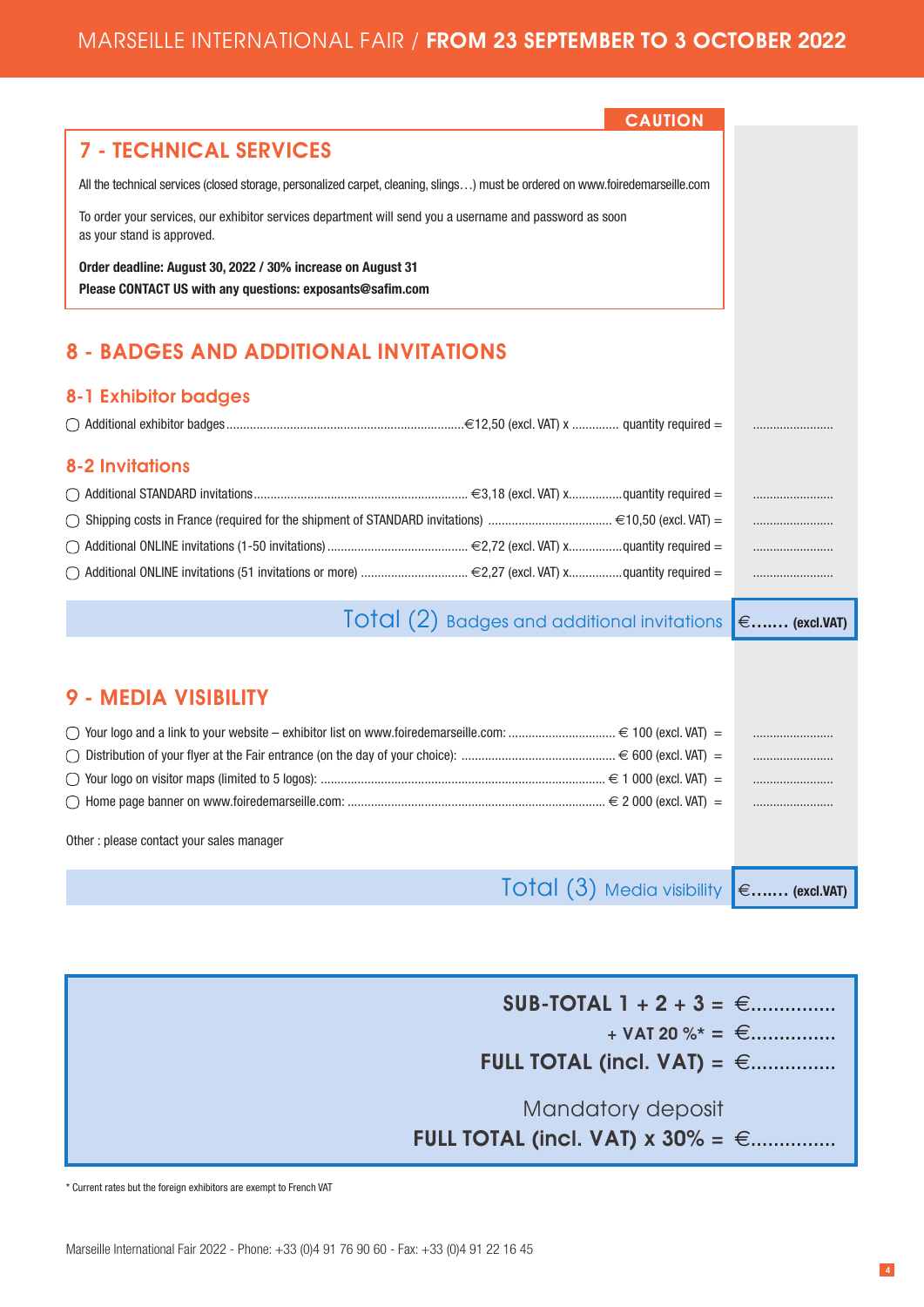## 10 - PAYMENT

Deposit of 30% mandatory upon signature at the booking.

The balance must be paid in full by **August 23, 2022** at the latest. If the balance is not paid by this date, SAFIM reserves the right to offer the space to another exhibitor who has paid in full. All payments must be made to:

SAFIM – Parc Chanot – BP 2 – 13266 MARSEILLE CEDEX 08, FRANCE.

Please mention exhibitor name and the stand number, if you have already received it, when making payments.

Please find enclosed a deposit of e.....................

- ◯ Bank transfer to SAFIM
- Cheque (made out to SAFIM) No. ............................................................. Bank ...................................................................

Cash: receipt No. ..................................................................................................................................................................

Credit/Debit card

All card payments must be made to: SAFIM (Reference: FIM 2022)

Bank code: 30077 Branch code: 04821 Account Number 10004300200 Iban Key: 65 Bank Domiciliation: SMC Marseille Centre Entreprises IBAN (International Bank Account Number): FR76 3007 7048 2110 0043 0020 065 CODE BIC (Bank Identifier Code): SMCTFR 2AXXX

## 11 - BOOKING CONFIRMATION

The submission of the duly completed application form to participate and the payment of the mandatory minimum deposit referred to in paragraph 10, constitutes a booking request that will be confirmed only after agreement returned by SAFIM.SAFIM reserves the right to accept or refuse applications without justifying its decision and without applicants having any right of appeal. Exhibitors whose applications have been refused may not cite their participation in previous events or invitations to attend as valid grounds. Refused applications shall not give rise to any damages, except the refund of the deposit paid to SAFIM to book a stand at the 2022 Fair.

## 12 - SUPPORTING DOCUMENTS

The following documents must be provided with your application:

- proof of company registration/certificate of incorporation dated within the last three months
- proof of your bank transfer or a payment of the 30% deposit (mentioning the exhibitor's name and, if possible, stand number)
- for handcrafted goods: proof of registration with a trade register, artists' association or equivalent, valid on the date of signature

## 13 - DECLARATION

I hereby declare that I have read and understood all clauses and provisions of the payment terms and the event regulations attached. I confirm that my company is not insolvent on the date of this application and that all information provided herein is correct. I certify that the company I represent is correctly registered in its country of origin and that I am aware of consumer protection regulations and employment formalities should temporary staff be hired for my stand.

| Valid for agreement<br>Signature:<br>(MANDATORY) | Company stamp:<br>(MANDATORY) |
|--------------------------------------------------|-------------------------------|

................................................................................................................................................................................................................................. .................................................................................................................................................................................................................................

# 14 - EXHIBITOR REQUESTS OR COMMENTS